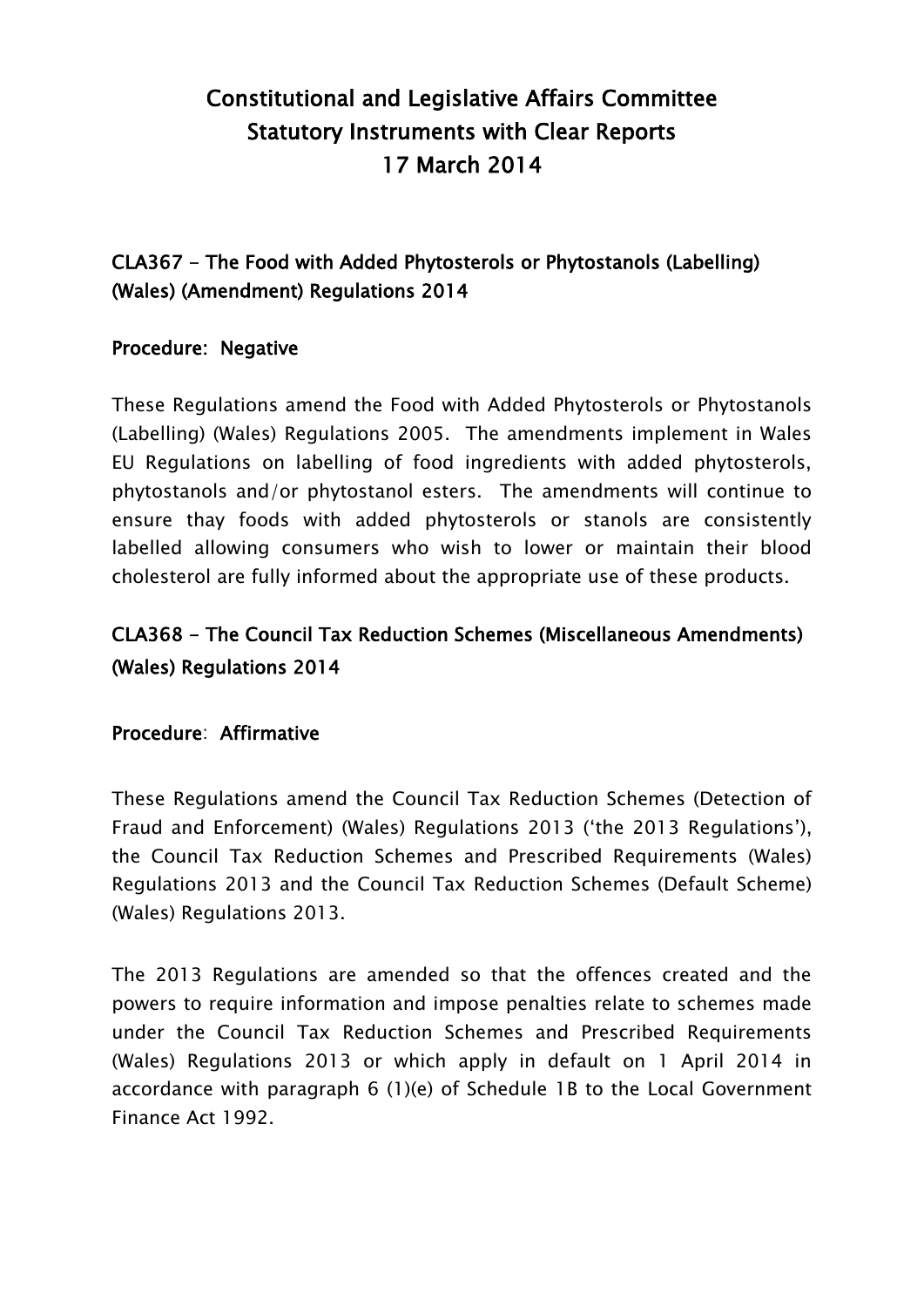### CLA369 - The National Health Service (Optical Charges and Payments) (Amendment) (Wales) Regulations 2014

### Procedure: Negative

These Regulations amend the National Health Service (Optical Charges and Payments) Regulations 1997 by uprating, with effect from 1 April2014, the value of vouchers vouchers issued towards the cost of the supply and replacement of glasses and contact lenses, to increase the additional values for vouchers for prisms, tints, photochromic lenses and special categories of appliances and to increase the value of vouchers issued towards the cost of the repair and replacement of optical appliances.

## CLA370 - The National Health Service (Welfare Reform Consequential Amendments) (Wales) Regulations 2014

#### Procedure: Negative

These Regulations amend:-

- (1) the National Health Service (General Ophthalmic Services) Regulations 1986;
- (2) the National Health Service (Optical Charges and Payments) Regulations 1997;and
- (3) the National Health Service (Travelling Expenses and Remission of Charges) (Wales) Regulations 2007.

The effect of these amendments is to allow for Universal Credit (UC) to be accepted as a qualifying benefit for the purposes of full or part remission from NHS charges and passport all UC claimants for the period from 1April 2014 to 31 March 2015.

This allows for those in receipt of Universal Credit to qualify for free NHS dental treatment, a free NHS sight test and help towards the cost of glasses and help with travel costs and to submit a claim under the NHS Low Income Scheme for help with health costs.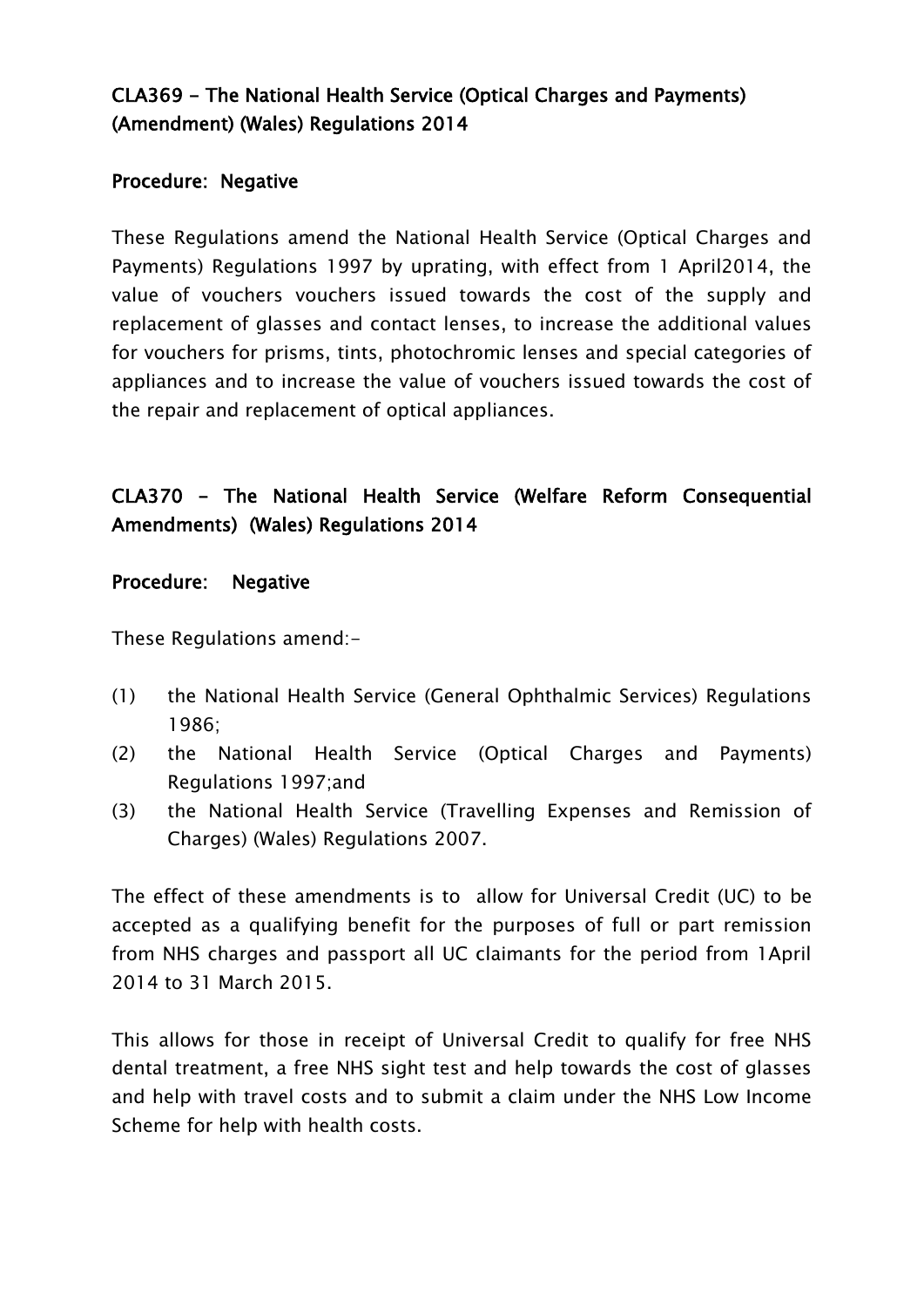## CLA371 - The Local Government (Committees and Political Groups) (Amendment) (Wales) Regulations 2014

### Procedure: Negative

These Regulations amend the Local Government (Committees and Political Groups) Regulations 1990 ("the 1990 Regulations") made under the Local Government and Housing Act 1989 ("the 1989 Act").

Section 15 of the 1989 Act sets out the rules of political balance that apply to committees and sub-committees of a local authority. Regulation 16A of the 1990 Regulations provides for an exception to the duty under section 15 to allocate to particular political groups seats on certain committees and sub-committees of a local authority established exclusively to discharge functions or advise in respect of part of the area of the authority ("area committees").

These Regulations are made under Schedule 1 to the 1989 Act and insert for Wales new regulation 16AA into the 1990 Regulations which sets out the conditions to be satisfied in Wales for the exception for area committees to apply.

## CLA372 - The Local Authorities (Capital Finance and Accounting) (Wales) (Amendment) Regulations 2014

### Procedure: Negative

Part 1 of the Local Government Act 2003 introduced a legal framework within which local government may undertake capital expenditure. The Welsh Ministers may regulate that activity by regulations. Such provision was made by the Local Authorities (Capital Finance and Accounting) (Wales) Regulations 2003 (S.I. 2003/3239) ("the 2003 Regulations") which have since been amended.